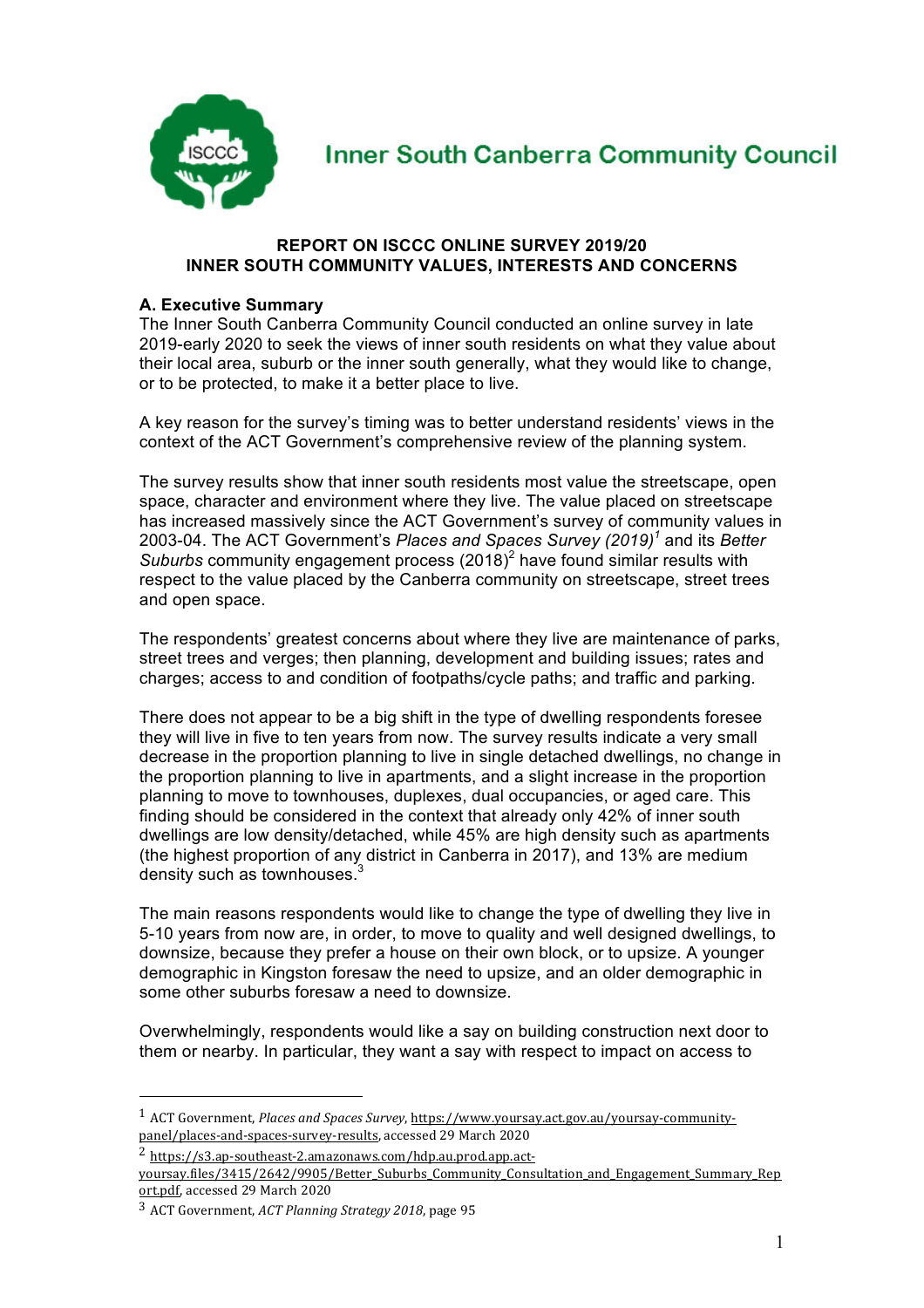sunlight and natural light, building height, zoning changes, the amount of green space on the block, and protection of the character of the heritage precincts.

About 75 percent of respondents rely on private motor vehicles for transport, about eight percent use a bicycle or other non-motorised vehicle, a similar proportion use the bus, and slightly less walk, run or jog. Of those using bus transport, the vast majority either were no better off, or were worse off, after the bus network changes in April 2019 due to increased travel times. Many stopped using buses as a result.

Of respondents dissatisfied with public transport, about 46 percent indicated an expanded bus network would best meet their future public transport needs, compared to 32 percent who looked to a combination of light rail and bus transport, and 19 percent who thought the light rail stage 2 link between Civic and Woden would meet their needs.

The survey results have clear implications for priorities for the ISCCC in the coming years, namely the need for advocacy and activities with respect to:

- Improved maintenance and renewal of the urban forest, verges and vegetation contributing to the streetscape
- Improvements to, and better maintenance of open spaces, parks and reserves, with Telopea Park being a top priority
- Improved maintenance of footpaths and shared paths, and better street lighting
- Reinstatement of the requirement for neighbours to have a say on knockdown/rebuild developments
- Meaningful community engagement about housing choice and diversity in the inner south, given that already only 42% of dwellings are detached, 45% are high density, and the remaining 13% medium density.
- Improvements to the bus network to address adverse impacts from changes in the past couple of years.

# **B. Methodology**

The ISCCC used Survey Monkey to conduct the survey from 13 October to 9 March 2020. The survey included 15 closed and 2 open-ended questions, and was publicised through:

- Hard copy newsletters delivered by Australia Post in late October-early November 2019 to all inner south Canberra dwellings and post office boxes, except for Yarralumla where they were letterboxed by volunteers.
- ISCCC member residents groups and their networks by email
- E-newsletters to all contacts in the ISCCC's email list
- Social media through the ISCCC, Canberra Notice Board Group and other Facebook and Instagram sites, and paid advertising through Facebook
- Print media and radio
- ISCCC public forums, other events, and direct approaches to residents, community groups, schools etc.

The ISCCC invited residents in the following suburbs to complete the online survey: Barton, Deakin, Forrest, Fyshwick, Griffith, Kingston, Narrabundah, Oaks Estate, Red Hill, Symonston, and Yarralumla.

Survey Monkey automatically generated tables and graphs summarising responses to the closed questions. The responses to the open ended questions, about special buildings, streetscapes and other places respondents valued or wanted to change, were grouped manually under issue/theme and under each of the headings *In their Street or Nearby Streets*, *In their Suburb*, and *In the Inner South as a Whole*.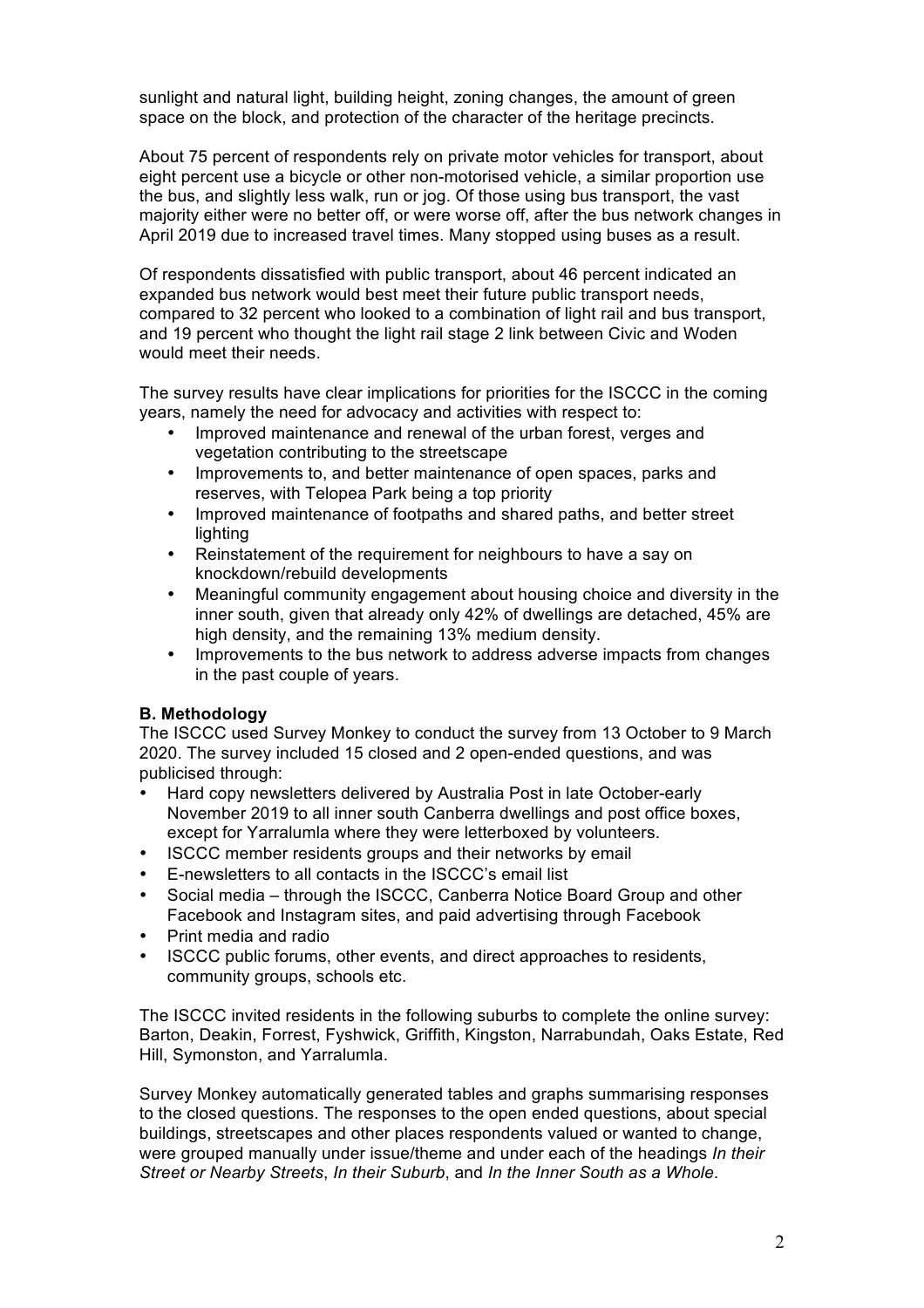# **C. Results**

555 people responded to the survey, about 2 percent of the inner south Canberra population of 28,511 in 2017<sup>4</sup>. This sample size compares favourably with the ACT Government-commissioned *2014 Housing Choices Community Survey* (known as Winton Survey)<sup>5</sup> that had a total sample size for Canberra of 1,000, of which only 87 were from the Inner South. Likewise, the ACT Government's *Places and Spaces Survey* (2019) of 994 Canberrans only had 8% respondents from the inner south, or about 80 people.<sup>6</sup>

# *1. What Canberra residents value most about their suburb*

The survey found that inner south Canberra respondents value most:

- Streetscape *(street trees, vegetation, gardens, width of streets)* 70.63%
- Open spaces *(parks, ovals and bushland for recreation)* 69.01%
- Character *(well planned, peaceful, safe, community feeling)* 62.16%
- Environment *(reserves, trees, vegetation, wildlife, flora and fauna)* 59.82%
- Location *(central location & investment potential, employment, friends and family, services & facilities)* – 53.15%



• Local shops *(proximity to, and variety of)* – 52.43%

Compared to community views expressed in 2003-04 surveys as part of the ACT Government's development of Neighbourhood Plans, there has been a massive increase in the value attached to the streetscape, a consistently high value placed on open space and environment, and an increasing value placed on character. While 2003-04 survey respondents were only allowed to pick one top value, and the ISCCC's survey allowed people to nominate their top 5 values, the increase in importance of streetscape in the past 16 years is still dramatic. What has changed in

<sup>&</sup>lt;sup>4</sup> ACT Government, *ACT Planning Strategy 2018*, page 95.

<sup>5</sup> Winton Sustainable Research Strategies, *Report on the 2014 Housing Choices Community Survey,* prepared for the ACT Government Economic and Planning Directorate, 2015.

<sup>6</sup> https://s3.ap-southeast-2.amazonaws.com/hdp.au.prod.app.actyoursay.files/3415/8226/1649/YourSay\_Community\_Panel\_-\_Places\_and\_Spaces\_survey\_report.PDF, downloaded 19 March 2020.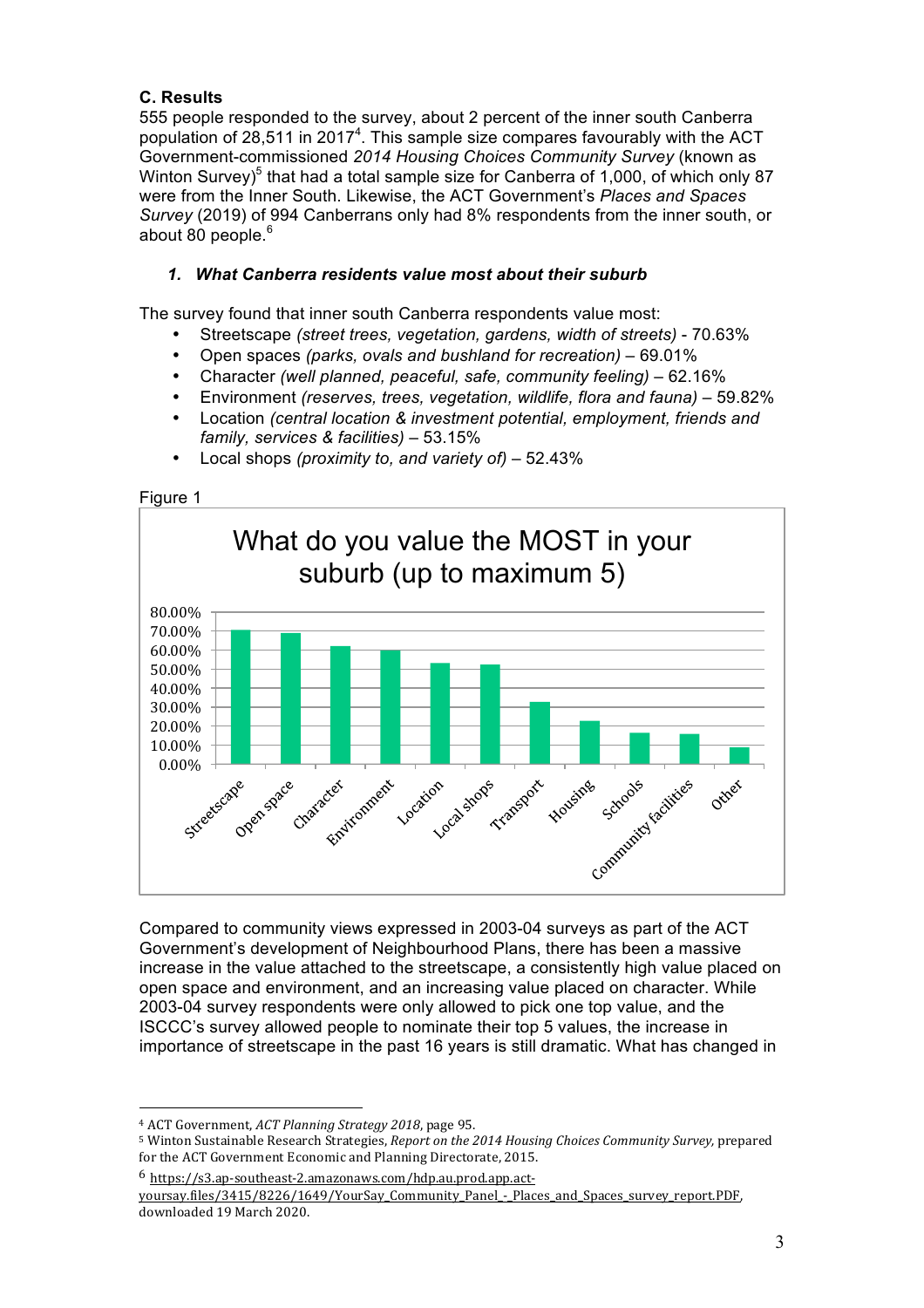that period? The proportion of single detached dwellings has declined from  $60\%$ <sup>7</sup> to 42%, and the proportion of apartments has increased from 26% to 45%. There has been significant redevelopment in the suburbs, including construction of many "McMansions" and other developments that have occupied most of the residential blocks. Both of these changes have had a significant impact on the streetscape.

| Suburb      | Streetscape<br>(% of<br>respondents) | Open Space/<br>Environment<br>(combined)<br>(%) | Character<br>$(\% )$ | Housing<br>(% ) | Location<br>$(\% )$ | Local<br>shops<br>(% ) | Tran<br>sport |
|-------------|--------------------------------------|-------------------------------------------------|----------------------|-----------------|---------------------|------------------------|---------------|
| Forrest     | 9                                    | 43                                              | 14                   | 18              | 14                  |                        |               |
| Griffith    | 5                                    | 26                                              | 21                   | 12              |                     | 31                     |               |
| Narrabundah | 5                                    | 40                                              | 17                   | 10              | 22                  |                        |               |
| Red Hill    | 9                                    | 57                                              | 17                   | 6               | 9                   |                        |               |
| Yarralumla  | 6                                    | 69                                              | 10                   | 4               |                     |                        | 6             |

| Table 1: Top 5 Community Values: Neighbourhood Plans 2003-48 |
|--------------------------------------------------------------|
|--------------------------------------------------------------|

### *2. The special buildings, streetscapes and other places they would like to be protected or to change (open ended question)*

The responses to the open-ended questions confirm the findings above about what people value. While far fewer residents answered the open-ended questions, their responses provide a more nuanced understanding of what they value in their street, their suburb and the inner south as a whole, and what they would like to change.

# *a. In their street or nearby streets*

 

The most often mentioned aspects of their street or nearby streets that respondents would like to see **protected** are:

- Trees/street trees, large mature leafy trees, heritage trees
- Nature strips/verges, wide setbacks, streetscapes, tree lined streets better maintenance, protect from cars parking/driving over them
- Parks, open/vegetated spaces, ovals, playgrounds
- Housing no higher than 2 storeys, low density, domestic residential scale, no McMansions, single use blocks, setbacks from street
- Heritage listed buildings, 1920s houses, old brick and tile houses, 1950s/1960s architecture, houses with heritage/good design elements
- Footpaths, walkways linking streets and connecting to parks

Some specific areas were mentioned, especially Telopea Park; Kingston powerhouse/glassworks/old bus depot markets and associated heritage buildings; Manuka Precinct including Manuka Pool and Oval, arts precinct, cinema; and the lake foreshore and Stirling Park/ridge in Yarralumla.

The most often mentioned aspects of their street or nearby streets that they would like to **change** are:

- Fix/maintain footpaths, safe, wide accessible footpaths (eg for prams, bikes, mobility scooters, wheelchairs), keep in good condition with hedges trimmed, better lighting, require developers to repair footpaths before certificate for occupancy is issued
- Plant more trees, including deciduous and shade trees, remove dangerous or allergy-producing trees, replant where dead trees have been removed, and better maintain street trees, plant shade trees along cycle path by lake

 $7$  2001 Census Community Profiles, South Canberra, Expanded Community Profile, sheet 49, https://quickstats.censusdata.abs.gov.au/census\_services/getproduct/census/2001/communityprofile/80 535?opendocument, acessed 29 April 2020.

<sup>&</sup>lt;sup>8</sup> Inner South Neighbourhood Plans, https://www.planning.act.gov.au/tools-resources/plansregisters/plans/neighbourhood-plans, accessed 11 March 2020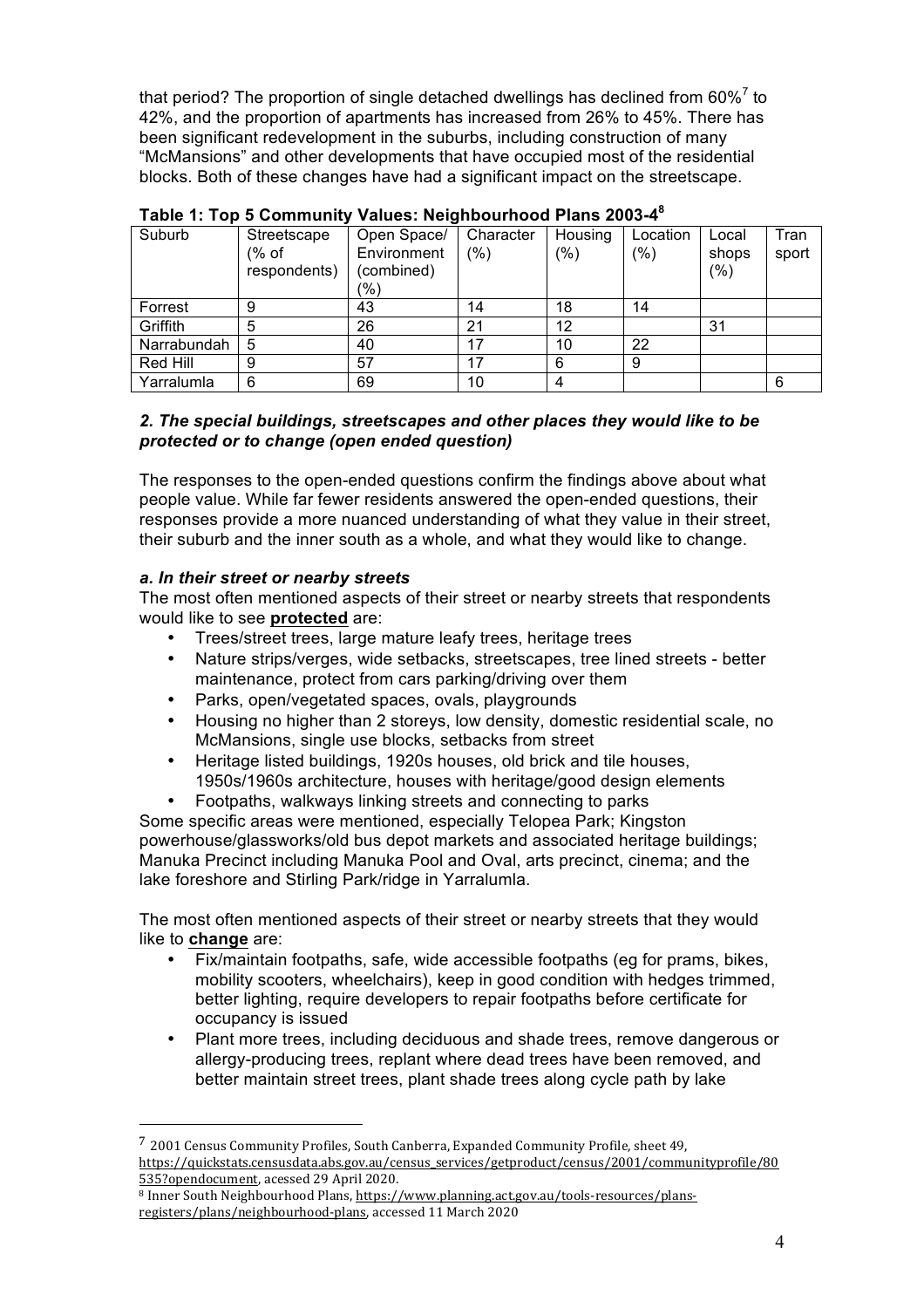- Better protect and maintain verges, stop people parking on street tree root zones, plant drought tolerant and easy care plants and edible plants on street verges, maintain street furniture, continue theme of no front fences
- Better regulation to prevent McMansions/other dwellings taking up most of their block and mandate minimum percentage of green space on block

#### *b. In their Suburb*

#### *Deakin*

Deakin respondents mentioned La Trobe Park, other parks, green spaces, reserves/Red Hill Nature Reserve and trees as places to be protected.

With respect to what they would like to change, several Deakin respondents called for more trees, including in parks and at the shops, and better maintenance and renewal of street trees. A few called for better upkeep of, and access to footpaths, including wheelchair access. Better public transport was also desired.

#### *Kingston and Barton*

Both Kingston and Barton respondents highly valued Telopea Park. Kingston residents highly valued the glassworks/bus depot markets/arts precinct. In terms of what they would like to change, residents of both suburbs mentioned the need to better maintain street trees, better maintain footpaths and make them more accessible, make pedestrian crossings safer, and improve street lighting. A Barton resident suggested: "Revamp Telopea Park to ensure healthy trees, improved bridges and new paths to match desire lines." A Kingston resident suggested separation of pedestrian and bike paths and another: "Rebuild cycle path along the lake between Bowen Park and Kings Ave bridge. Currently is narrow, overcrowded and dangerous". A few people mentioned the Kingston shops, along the lines of "Kingston shops could do with a spruce up".

There was consistency between these views and those expressed during an ISCCC public forum/workshop in April 2019 on *Planning for Manuka to the Foreshore. 9*

#### *Forrest*

Forrest respondents mentioned the need to protect older homes and gardens, heritage/1920s houses; and trees, including mature trees. Telopea Park and Collins Park were also mentioned as places to protect.

In terms of what they would like to change, several Forrest respondents called for better care of trees/verges, planting of new street trees, and basic maintenance of newly planted street trees. Others called for better maintenance of footpaths and more pedestrian crossings. A few called for a stop to parking by commuters in Forrest streets, including in narrow streets, and for: "Access to off street parking and better public transport for local office workers".

# *Griffith*

 

Griffith respondents valued open spaces, parks/open parklands, and playgrounds, as well as the Manuka precinct, and original/old brick and tile houses. Manuka Pool and Manuka Oval, Blaxland Park, parkland and ovals along Captain Cook Crescent, remnant woodland adjacent to La Perouse Street, and Bass Gardens in Griffith were some of the open spaces mentioned.

In terms of what they would like to change, the highest level of interest was in improving footpaths and bike paths, including to link schools and shops for young

<sup>&</sup>lt;sup>9</sup> https://www.isccc.org.au/isccc-public-forum-planning-manuka-to-the-foreshore, accessed on 29 April 2020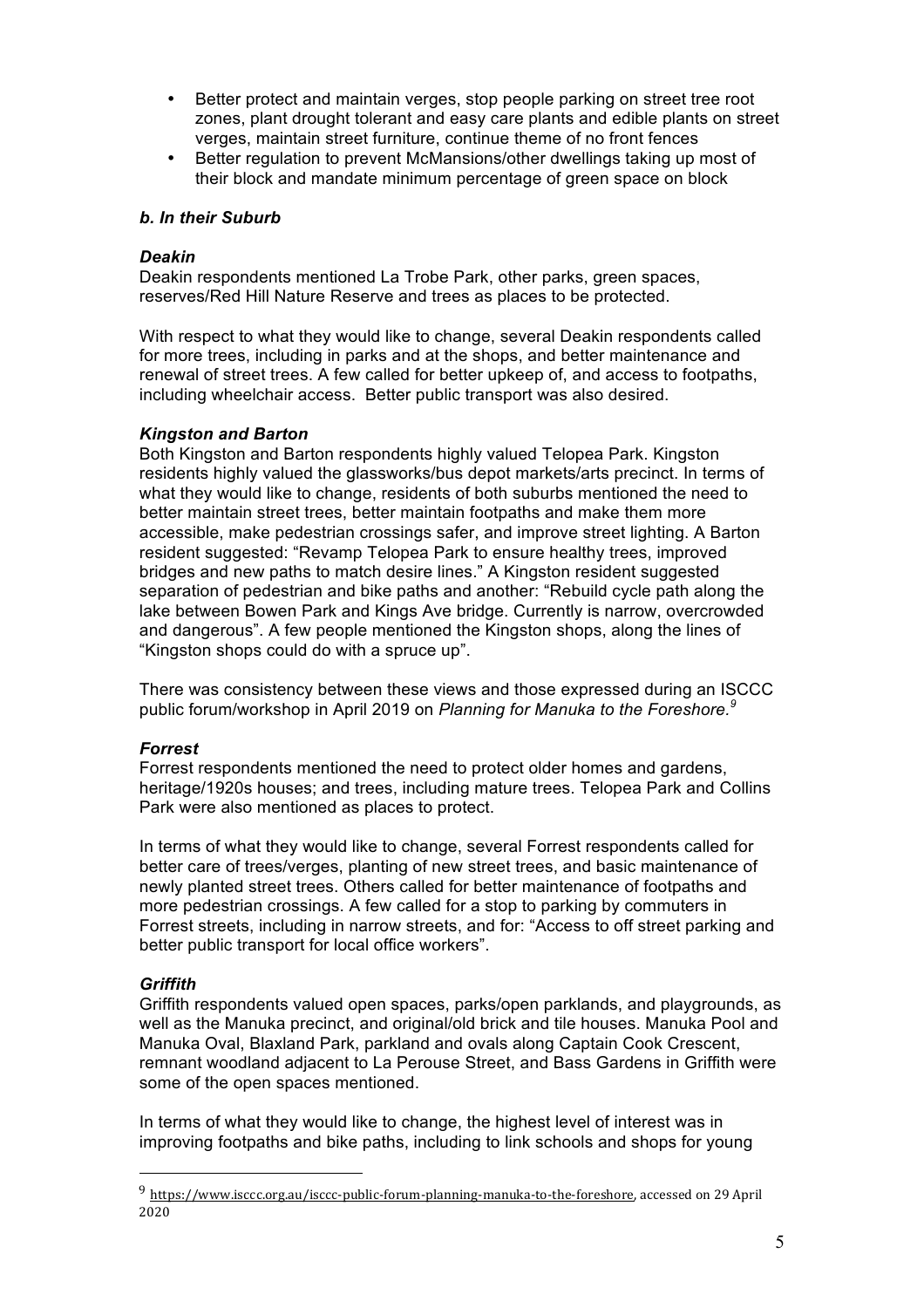cyclists, and to provide access to the elderly on mobility vehicles. There was also interest in better street lighting, maintaining and renewing street/park trees, protecting original housing and the garden suburbs, more heritage listing of older housing stock, and stopping traffic racing through suburban streets.

#### *Narrabundah*

Narrabundah respondents were very keen to protect parklands, reserves, open/green spaces, small parks dotted around, and ovals. The specific open spaces they mentioned were "Green space between Canberra Ave and Matina Street and between Matina Street, new wetlands and baseball park" as well as Rocky Knob on Carnegie Street.

In terms of what they would like to change, there was a desire for more tree lined streets, for trees to provide complete coverage and to be better maintained, for removed ones to be replaced, and mature trees retained in new developments. Some suggested that a limit be placed on the footprint of houses so that they did not extend boundary to boundary, and that a high ratio of green space on residential blocks be mandated. One commented: "At present some blocks end up with 90% of concrete, turning them into a heat bank, and destroying the character of the area."

# *Oaks Estate*

A respondent called for "Protection of the entire streetscape and surrounds of Oaks Estate, including the river system, especially from encroachment of industrial development in Beard and pollution of the creeks and Molonglo River associated with that development". Another mentioned the heritage listed Robertson's house. Suggested changes were a "cycling and walking track extension from Oaks Estate along the Molonglo toward Fyshwick", replacement of dead street trees, reduction in public housing (from the current 50% of Oaks Estate housing) and removal of dumped cars.

# *Red Hill*

Red Hill respondents highly valued trees, including old established, mature trees, deciduous trees and canopy trees; as well as parks; original/older houses and heritage listed buildings like Calthorpe's House and the Carmelite Nunnery. Valued open spaces included Red Hill Nature Reserve, Voyager Park and the park on the corner of Quiros St and Golden Grove.

With respect to what they would like to change, they are seeking better footpaths, including footpaths on roads leading to the school precinct, and better lighting, as well as less traffic, slowing of traffic, and more speed restrictions on Monaro Crescent; as well as more cafes, restaurants and parking at Red Hill shops.

# *Symonston*

The two Symonston respondents valued the rural character in Symonston, and the native woodland and grassland, including Callum Brae. With respect to the changes they would like to see, one commented: "As few changes as possible to retain the unique character."

# *Yarralumla*

Many Yarralumla respondents highly valued the suburb's green open spaces, parkland/recreational lands, Weston Park, Stirling Ridge, reserve and bush around the lake, and lake foreshore. They made comments such as: "Very keen to see Stirling Ridge/Park protected. Amazing community and environmental asset/space", and "...the open spaces, landscape corridors, lake foreshore and local and district parks are beautiful and should be protected (Weston Park, Royal Canberra Golf Course, lake shores, ovals, playgrounds)". They valued street trees and other trees,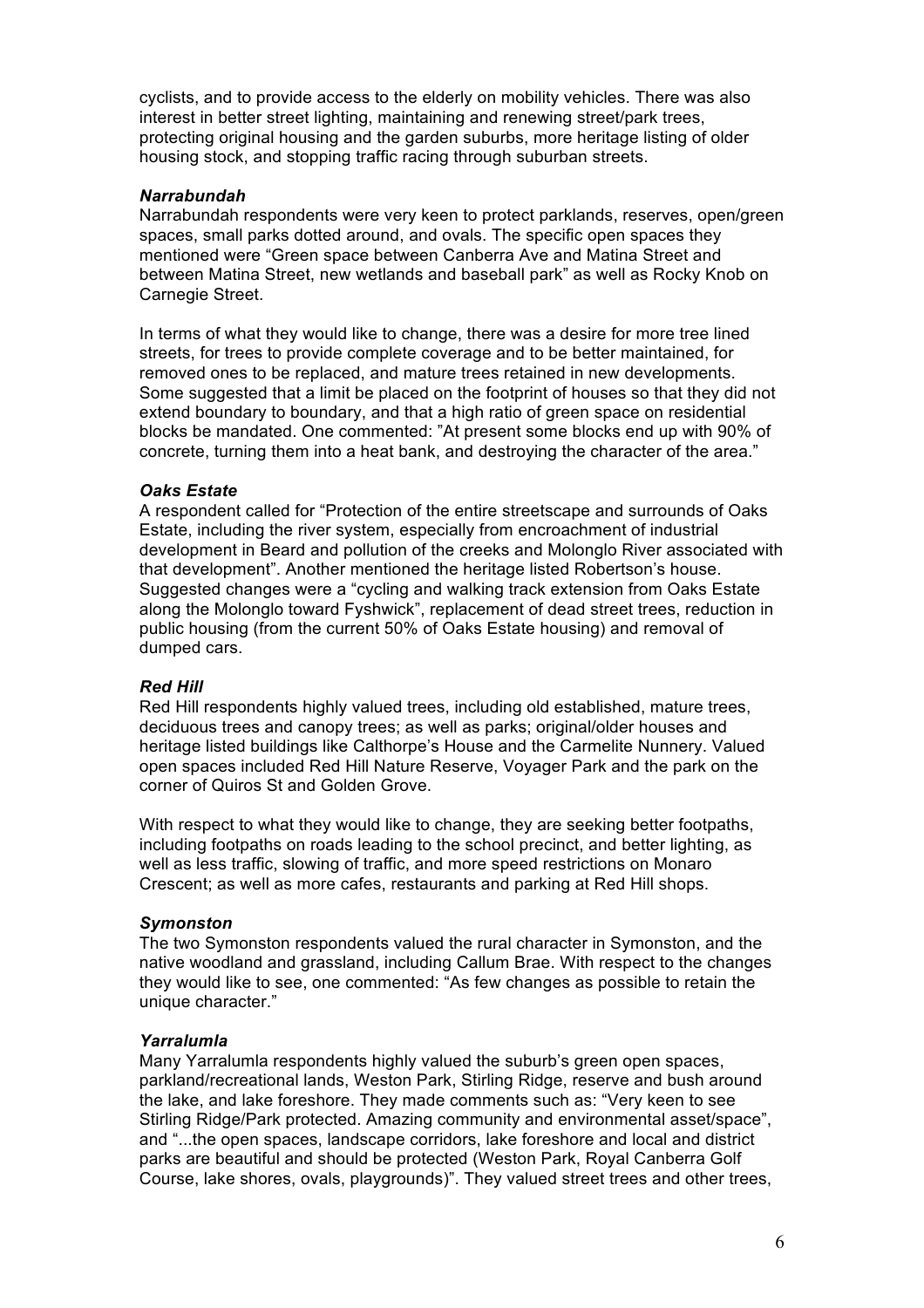the CSIRO heritage listed Forestry precinct in Banks Street, and the Brickworks and woodland near the Brickworks.

In terms of what they would like to change, Yarralumla respondents sought improved maintenance of paths and more pedestrian crossings. One resident said: "Novar Street in Yarralumla gets particularly busy with traffic (at speed) and is hard/dangerous to cross with kids. Install speed humps on Novar Street." There was a desire for better and safer parking at the shops, as well as tenanting of vacant shops at the Yarralumla shops and upgrading of the Yarralumla shops streetscape, and better maintenance and renewal of street trees.

# *c. In the Inner South as a whole*

The most often mentioned special buildings, streetscapes and other places that respondents would like to be **protected** in the inner south are:

- Streetscapes and treescapes, mature street shade trees, deciduous and native trees, trees and shrubs for birdlife
- Green, open spaces and buffers, "green leafy feel", vistas, parks and gardens, wildlife corridors, bush reserves/woodland
- Historic and heritage listed building/places/precincts, landscape character, garden city, Walter Burley Griffin Legacy, indigenous significant sites, 1920s-1930s houses, old Canberra red brick homes, pre-70s/modernist houses, especially older houses in Forrest, Kingston, Griffith and Barton
- Low density, low building height, single/detached dwellings, no higher than 2 storeys with gardens, decrease high density apartment development
- Manuka Pool and Manuka Oval Precinct
- Telopea Park
- Manuka village/shops, Franklin Street, cinema, The Lawns
- Wide verges/nature strips, leafy green feel, gardens, protected from cars parking over them, wide and clean roads
- Red Hill Reserve, Red Hill track, Red Hill summit building
- Kingston power house, fitters workshop, old bus depot markets and open space around it, Kingston arts precinct visible from Wentworth Avenue
- Local shop character, local shopping centres eg Griffith, Yarralumla

The most often mentioned **changes** sought in the inner south were:

- Increase canopy cover (eg up to 30%), maintain trees, replace dead trees, more deciduous trees, engage residents in watering/caring for trees
- Less apartment complexes/high-rise
- Fix footpaths, more wide paths in good condition, more ramps on footpaths for cyclists, prams, wheelchairs, scooters
- Retain leafy low rise character, maintain ambience/character of older suburbs, protect original housing and garden suburb, buildings/houses reflect character of suburb
- Retain/increase open green space including private garden space, more vegetation, developments to have common herb plots or leisure areas

# *3. Survey respondents' top five concerns*

The top five concerns of the 555 survey respondents were, in order:

- Maintenance of parks, street trees and verges (71.14%)
- Planning, development and building issues (65.52%)
- Rates and charges (56.81%)
- Access to and condition of footpaths/cycle paths (48.28%)
- Traffic and parking (47.55%)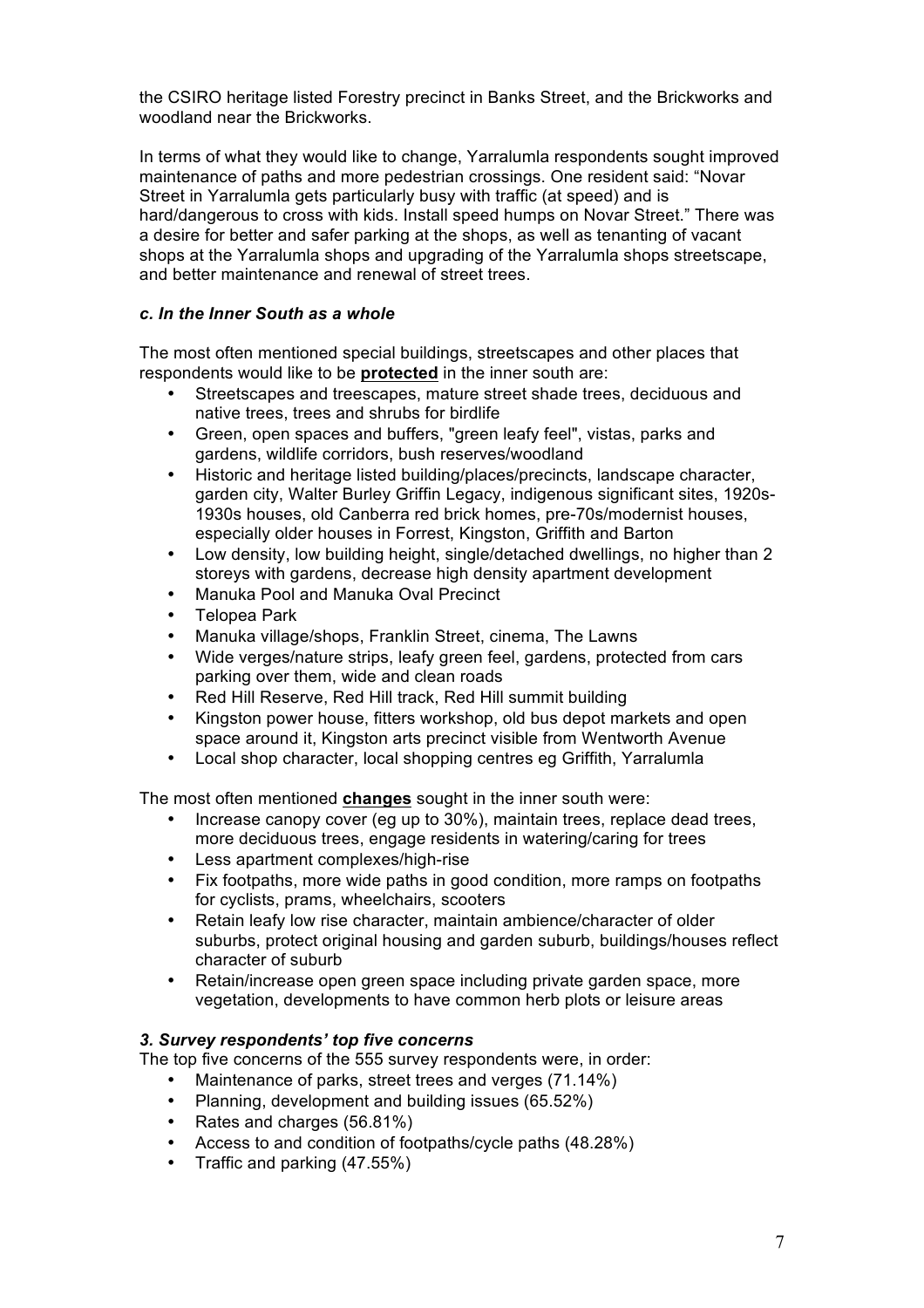Some additional concerns were mentioned under Other, including opposition to the proposed waste rail terminal and major recycling facility in Fyshwick, on the basis that it was not an appropriate location for *"waste of unknown origin and unknown quantity".* Also under the Other heading was concern about: *"Destruction of heritage character and ad-hoc planning resulting in the loss of nature landscape and agriculture (of which there is little remaining in the Inner South)".*



#### *4. The type of housing they live in at the moment, and the type of housing they expect to live in 5-10 years from now (in the foreseeable future), compared to Winton Survey results in 201410.*

The profile of survey respondents in terms of current type of housing is similar to that of inner south respondents to the ACT Government-commissioned Winton survey in 2014. However, in the case of the 2014 survey, based on a small sample of 87 inner south respondents, all planned to move to detached dwellings in 5-10 years. In the ISCCC survey, based on 555 inner south respondents, there were very slight increases in the proportion planning to move to medium density housing, and roughly the same as now planning to live in apartments, and only a 2 percent decline in the percentage planning to move out of detached dwellings in 5-10 years.

This finding should be considered in the context that already only 42% of inner south dwellings are low density/detached. In other words, detached dwellings are already in the minority. 45% are high density such as apartments, and 13% are medium density such as townhouses.<sup>11</sup> So it's not surprising that there is still a significant demand for detached dwellings.

Many respondents said they preferred a house on their own block, with one remarking: *"We still prefer a detached house so we aren't subjected to body corporate issues".*

<sup>&</sup>lt;sup>10</sup> Winton Sustainable Research Strategies, *Report on the 2014 Housing Choices Community Survey*, prepared for the ACT Government Economic and Planning Directorate, 2015, Table A5.5 on page 148 and Table A5.51 on page 158)

<sup>11</sup> ACT Government, *ACT Planning Strategy 2018*, page 95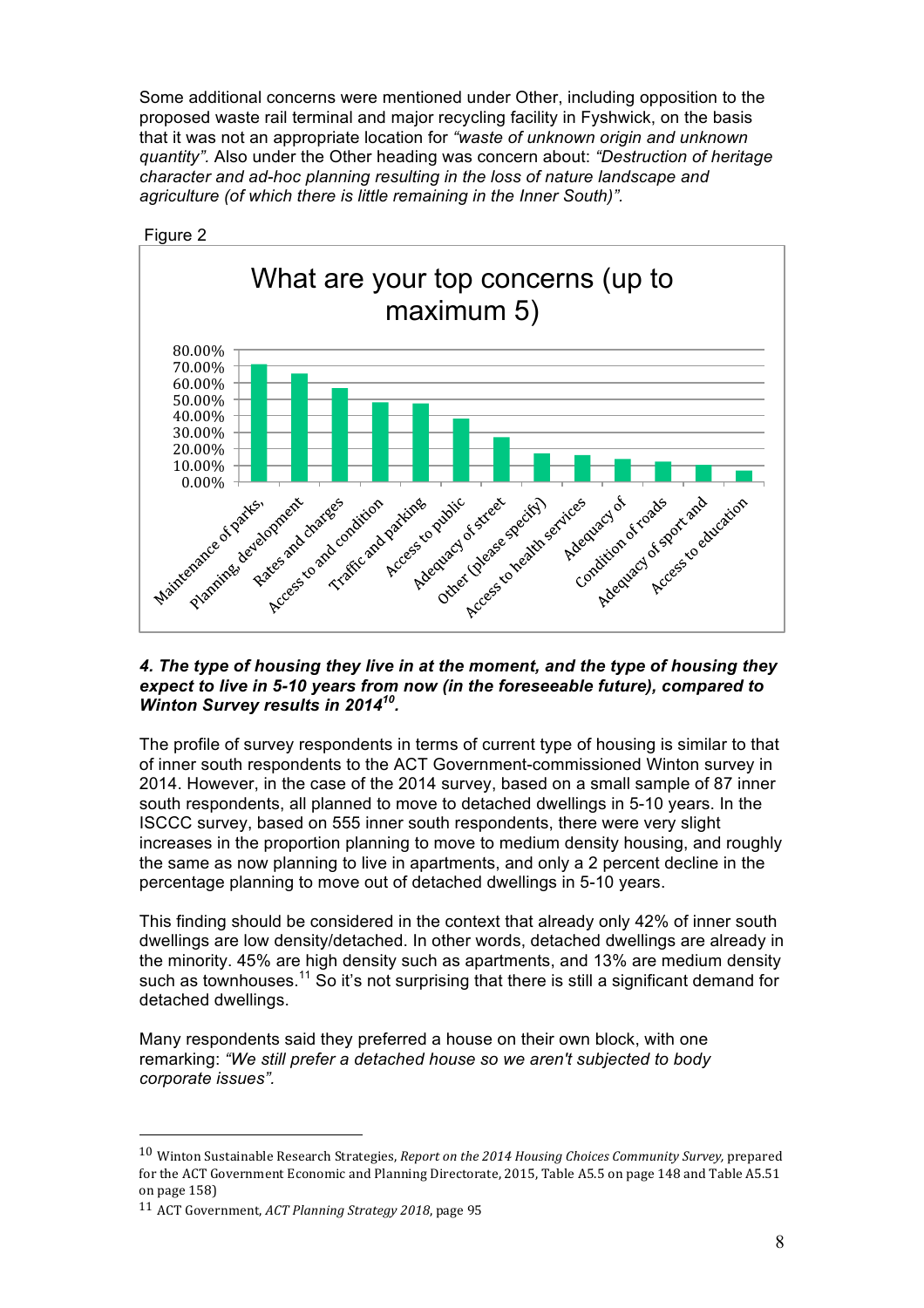| <b>Type of housing</b>              | <b>Now: ISCCC</b><br>Respondents(%)<br>(Winton<br>respondents,<br>2014) | 5-10 years from<br>now: ISCCC<br>Respondents (%)<br>(Winton) | <b>Difference</b><br><b>ISCCC</b><br><b>Respondents</b><br>(Winton) |
|-------------------------------------|-------------------------------------------------------------------------|--------------------------------------------------------------|---------------------------------------------------------------------|
| Separate dwelling/detached<br>house | 59.93 (57.6)                                                            | 57.82 (100)                                                  | $-2.14 (+42.4)$                                                     |
| Townhouse/duplex/terrace            | 12.82 (16.4)                                                            | 16.36(0)                                                     | $+3.50(-16.4)$                                                      |
| Dual occupancy                      | 3.97(4.6)                                                               | 5.27(0)                                                      | $+1.47(-4.6)$                                                       |
| Unit in apartment building          | 22.02 (21.5)                                                            | 21.82(0)                                                     | $-0.28(-21.82)$                                                     |
| Aged care facility                  | 0.72 (not included)                                                     | 2.36 (not included)                                          | $+1.64$                                                             |
| Other                               | 1.62(0)                                                                 | 4.0(0)                                                       | $+2.37(0)$                                                          |

Table 2: Comparison of ISCCC and Winton survey findings – dwelling intentions

# *5. If the type of housing will change in the foreseeable future (5-10 years), why will they choose that type of housing?*

In both the ISCCC online survey responses and the earlier Winton survey (2014) responses, quality and good design were important factors leading inner south residents to change the type of dwelling they lived in. The main change was a switch from a focus on upsizing in 2014 to more of a focus on downsizing in 2019/20. Drilling down into some of those responses, quite a few people who said they wanted to downsize, still indicated they foresaw living in detached dwellings in 5-10 years, so perhaps they have in mind a different type of detached house.

| Top reasons for change<br>in type of dwelling in 5- | <b>ISCCC online survey</b><br>2019/20 | <b>Winton Survey 2014</b> |
|-----------------------------------------------------|---------------------------------------|---------------------------|
| 10 years                                            | %                                     | %                         |
| Quality: well built, solid                          | 26.86                                 | 24.4                      |
| Other                                               | 23.67                                 | 3.6                       |
| Well designed: looks                                | 21.54                                 | 24.4                      |
| good; works well                                    |                                       |                           |
| Downsizing: kids moving                             | 20.74                                 | $\Omega$                  |
| out; need less room                                 |                                       |                           |
| Prefer house on own block                           | 19.41                                 | 0                         |
| Upsizing: family growing,                           | 12.5                                  | 63.7                      |
| need more room                                      |                                       |                           |
| Affordability: cheaper to                           | 8.78                                  | 7.7                       |
| buy/rent                                            |                                       |                           |

Table 3: ISCCC and Winton surveys – reasons for changing dwelling type

There was some concern about purchasing new units on quality grounds. A Kingston respondent under 24 years of age living in an apartment planned to buy a townhouse/duplex/terrace, explaining: *"do not want to purchase apartment due to building quality concerns."* Kingston had a number of respondents in the 25-44 year age group who anticipated upsizing to detached dwellings or townhouses as their families grew.

# **6.** *If a house/building is to be built, knocked down and rebuilt, or extended significantly nearby, do residents want a say on what is built?*

Overwhelmingly, respondents said they would like a say on building construction occurring next door or nearby (84.75%). In particular, they want a say on impacts on access to sunlight and natural light (83.21%), building height (74.72%), zoning changes (69.56%), the amount of green space on the block (64.02%), and protection of the character of the heritage precincts (58.86%).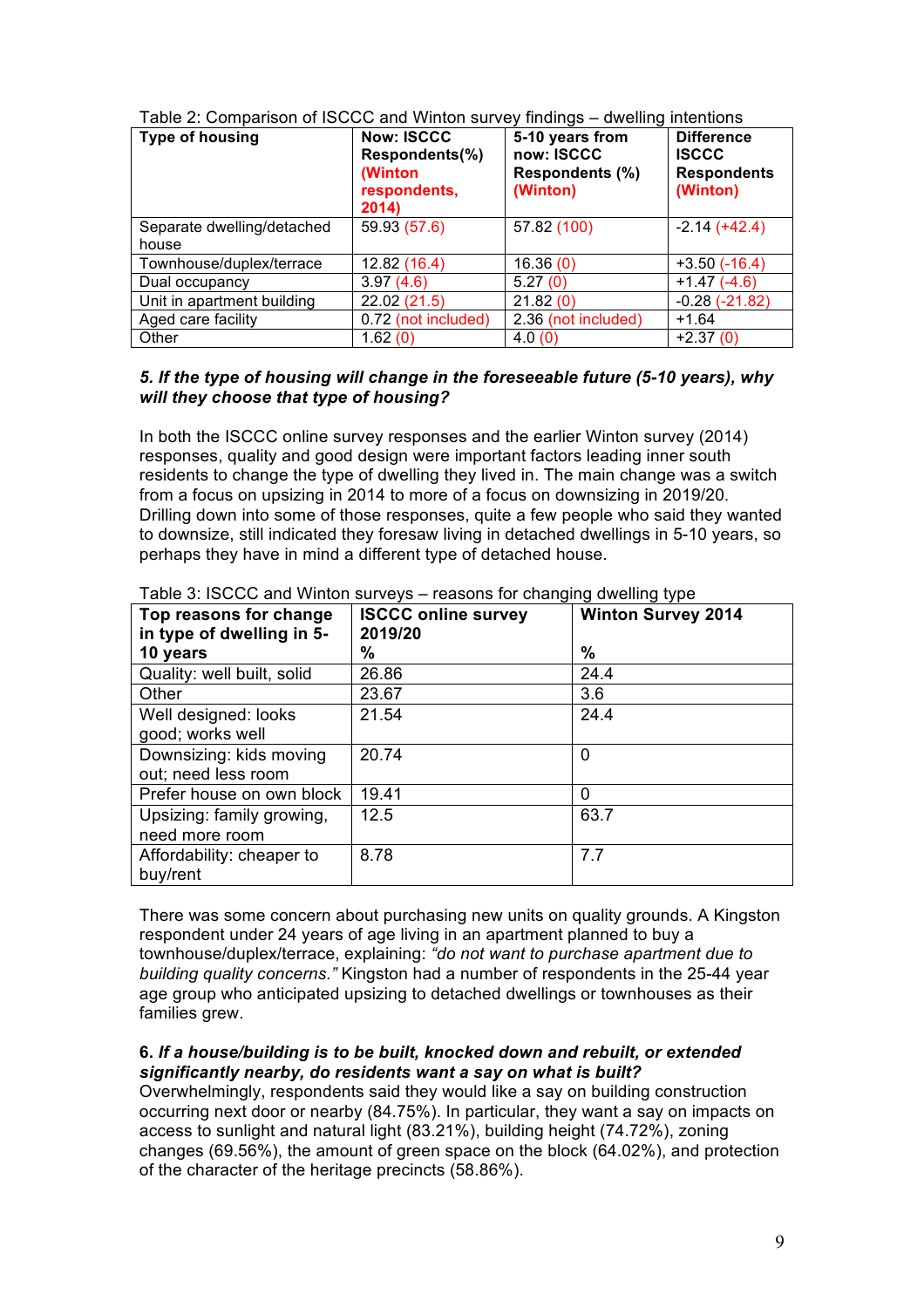```
Figure 3
```


# *7. Type of transport they use most*

About 75% of respondents rely on private motor vehicles for transport, 8% use a bicycle or other non-motorised vehicle, 8% use the bus, and 7% walk, run or jog.



# *8. Satisfaction with the availability and accessibility of public transport*

Roughly equal proportions of respondents expressed satisfaction (38%), and dissatisfaction with public transport (40%). Of those who were dissatisfied, about 46% considered their public transport needs could be met by expanded bus provision, 19% considered their needs could be met by light rail stage 2 from Civic to Woden, and 32% by a combination of expanded bus transport and light rail. A Yarralumla resident suggested: *"Yarralumla is not well serviced, so it would be good*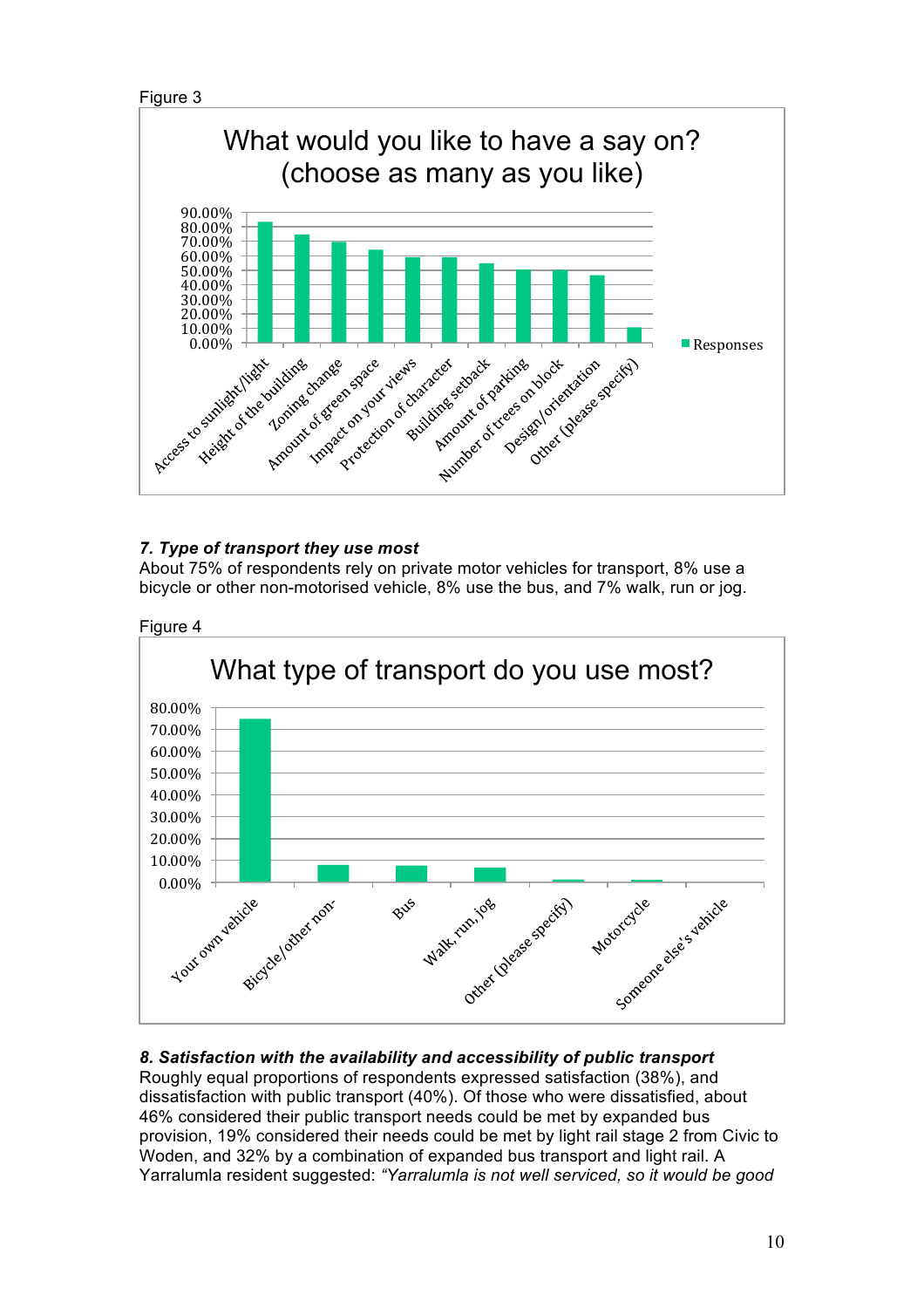*if Adelaide Avenue buses could stop at Yarralumla Novar and Houptoun (sic) Streets".*





Only 6% of respondents who are current bus users have benefited from a reduced travel time since the new bus network changes in April 2019, while about 29% have the same travel time as before, and about 23% have an increased travel time. 28% of respondents have indicated they no longer use bus transport, and only 6% have started using the bus network since the network changes.

Residents of several suburbs have expressed dissatisfaction with bus services, including changes made in April 2019. For example, a Deakin retirement village resident indicated that the bus stop is too far now for the elderly residents to walk to catch a bus to Woden. Another Deakin resident said it affected his ability to travel to work in Barton by bus, and yet another her access to cultural institutions. A Yarralumla resident remarked: *"The April 2019 timetable is less user friendly".*

Several said bus network changes had significantly increased their travel time, and/or they had stopped using the bus. One Narrabundah resident pleaded: "Bring back the No. 5 bus route", another Narrabundah resident under 24 years of age said her travel time had increased 20-50% and she no longer caught the bus: *"I would love to be able to catch the bus but the journey is now far too long and serviced bus stops now too far away. Plus the service ends so early in the evening that it's simply not an option for me."* A Symonston resident complained: *"Bus route in Symonston were (sic) removed in the*  last timetable. This is despite two government buildings with over 800 people working *that could take the bus if an appropriate service was provided (i.e TGA and GeoScience)."*

#### *9. Which suburbs respondents live in*

Most respondents provided details of their suburb. The final numbers were Barton: 34, Deakin: 35, Forrest: 37, Fyshwick: 0, Griffith: 67, Kingston: 73, Narrabundah: 88, Oaks Estate: 6, Red Hill: 46, Symonston: 2, Yarralumla: 82.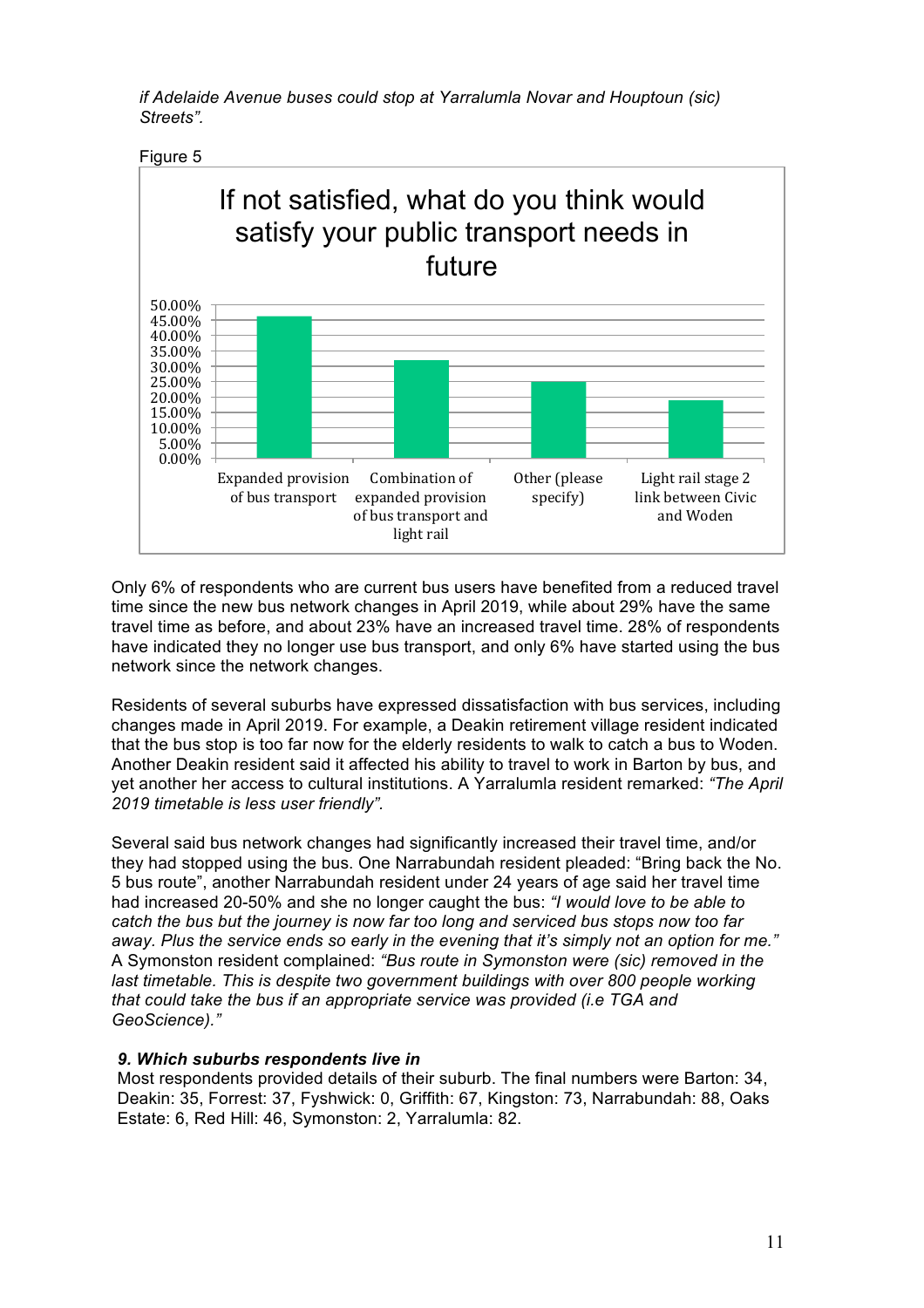# *10. Age profile of respondents and how this compares with inner south profile*

The ISCCC survey respondents were skewed towards the older age groups of *45-64* and *65 and over*. However, the ISCCC considers the results are valid as they are similar to the findings of ACT Government surveys such as the *Places and Spaces*, and the *Better Suburbs* surveys.

| Age profile | <b>ISCCC respondents</b> | Inner south population                                                                                                     |
|-------------|--------------------------|----------------------------------------------------------------------------------------------------------------------------|
|             | $%$ (and no.)            | (% and no. 2016)<br>census) $^{12}$                                                                                        |
| Under 24    | $3.65\%$ (20)            | 15.7% (4,285) are aged 10<br>and above<br>10.6% (2,870) are aged 15<br>and above<br>5.3% (1,425) are aged 20<br>and above. |
| 25-44       | 20.62% (113)             | 30.1% (8,242)                                                                                                              |
| 45-64       | 40.15% (220)             | 27.3% (7,369)                                                                                                              |
| 65 and over | 35.58% (195)             | 17% (4,594)                                                                                                                |

Table 4: Comparison of age profile of ISCCC survey respondents and census

# *11. Willingness to be contacted by the ISCCC in future for their views on other issues*

Pleasingly, 72.05% of respondents indicated that they would be happy to be contacted by the ISCCC to seek their views on other issues.

The ISCCC thanks all those in the inner south Canberra community who took the time to participate in the survey. Together with our member residents groups, we look forward to continuing our engagement with you to better understand your interests and concerns and advocate on your behalf.

<sup>12</sup>https://quickstats.censusdata.abs.gov.au/census\_services/getproduct/census/2016/quickstat/80106?o pendocument, downloaded 23 March 2020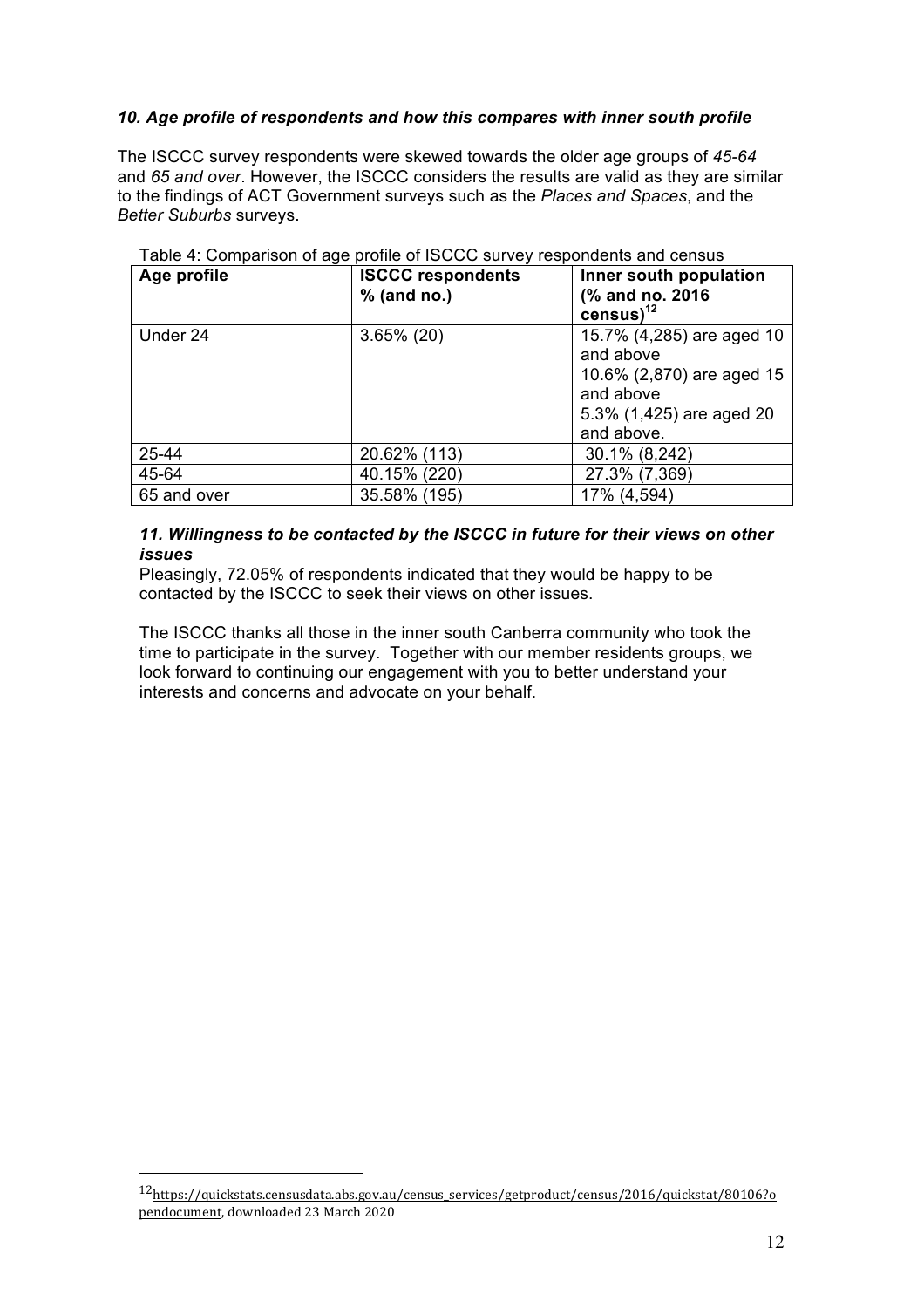# **ISCCC ONLINE SURVEY QUESTIONNAIRE 2019-20**

#### **1. What do you value the MOST in your suburb (up to max 5 – multiple choice)** Answer Choices

Open space (parks, ovals, bushland for recreation) Housing (type and mix of housing) Streetscape (street trees, vegetation, gardens, width of streets) Character (well planned, peaceful, safe, community feeling) Transport (access to transport, including public transport) Community facilities (churches, medical, library etc) Local shops (proximity to, and variety of) Location (central location & investment potential, employment, friends & family, services & facilities) Environment (reserves, trees, vegetation, wildlife, flora & fauna) Schools (access to and quality of) Other (please specify)

### **2. Which special buildings, streetscapes (spaces between buildings and roads) and other places would you like to see protected in:**

Answer Choices Your street and nearby streets Your suburb Inner South Canberra generally *(This is an open-ended question)*

# **3. What changes to buildings, streetscapes and other places would make it better to live in?**

Answer Choices Your street and nearby streets Your suburb Inner South Canberra generally *(This is an open-ended question)*

#### **4. What are your top concerns (up to maximum 5)**

Answer Choices Access to health services Access to education services Rates and charges Planning, development and building issues Traffic and parking Condition of roads Access to public transport Access to and condition of footpaths/cycle paths Maintenance of parks, street trees and verges Adequacy of street lighting Adequacy of sport and recreation facilities Adequacy of entertainment and cultural facilities Other (please specify)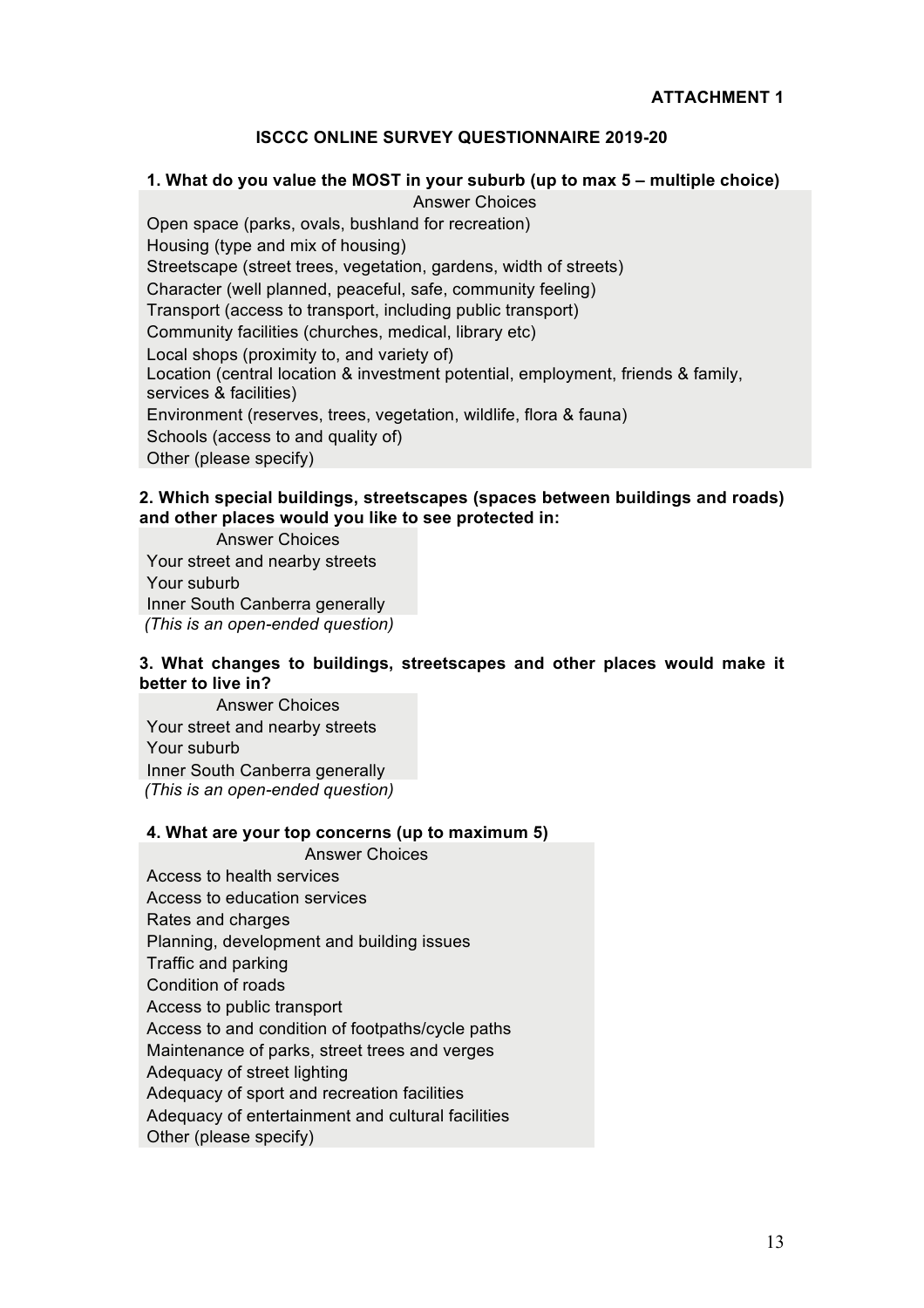# **5. What type of housing do you live in at the moment?**

Answer Choices Separate dwelling - detached house Townhouse/duplex/terrace house Dual occupancy Unit in apartment building Aged care facility Other (please specify)

# **6. In the foreseeable future (5-10 years from now), what type of housing do you expect to live in?**

Answer Choices Separate dwelling - detached house Townhouse/duplex/terrace house Dual occupancy Unit in apartment building Aged care facility Other (please specify)

# **7. If the type of housing you live in will be different in the foreseeable future (5- 10 years from now), why will you choose that type of housing?**

Answer Choices Upsizing: family growing, need more room Affordability: cheaper to buy/rent Downsizing: kids moving out; need less room Well designed: looks good; works well Quality: well built; solid Prefer new(er) dwelling Prefer medium/high rise living Prefer house on own block Meet needs in different generations in the family Meet care needs - enter aged care facility Other (please specify)

#### **8. If a house or other type of building is going to be built, knocked down and rebuilt, or extended significantly next door or nearby in your street, would you like to have a say on what is built?**

Answer **Choices** Yes No Don't know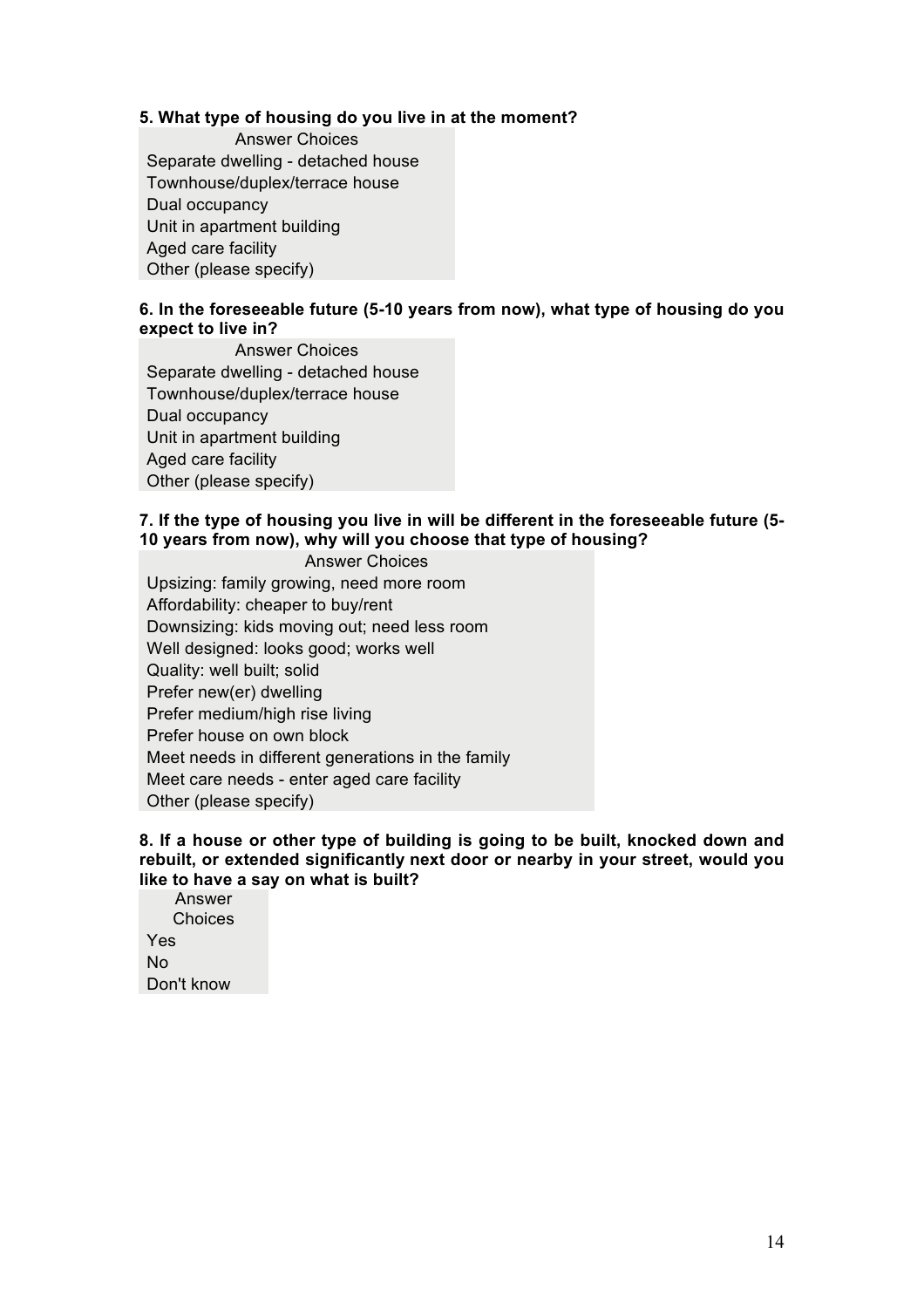# **9. What would you like to have a say on? (choose as many as you like)**

Answer Choices Impact on your access to sunlight/natural light Impact on your views Amount of parking provided Height of the building Design and orientation of the building Building setback from the boundary Amount of green space on the block Number of trees on the block Protection of the character of heritage precincts Zoning change leading to change in building type or purpose (to allow higher density residential, commercial etc) Other (please specify)

# **10. What type of transport do you use most?**

Answer Choices Your own vehicle Someone else's vehicle **Motorcycle Bus** Bicycle or other non-motorised vehicle Walk, run, jog Other (please specify)

# **11. Are you satisfied with the availability and accessibility of public transport?**

Answer Choices Yes No Not sure/neutral

#### **12. If not satisfied, what do you think would satisfy your public transport needs in future**

Answer Choices Expanded provision of bus transport Light rail stage 2 link between Civic and Woden Combination of expanded provision of bus transport and light rail Other (please specify)

#### **13. If you travel by bus, how does your current door to door travel time (eg from home to work), compare with your travel time before changes to the bus network in April 2019?**

Answer Choices

Less travel time About the same travel time 20-50% longer travel time More than 50% longer travel time No longer use bus transport Only started travelling by bus after the changes to the bus network in April 2019 Comment